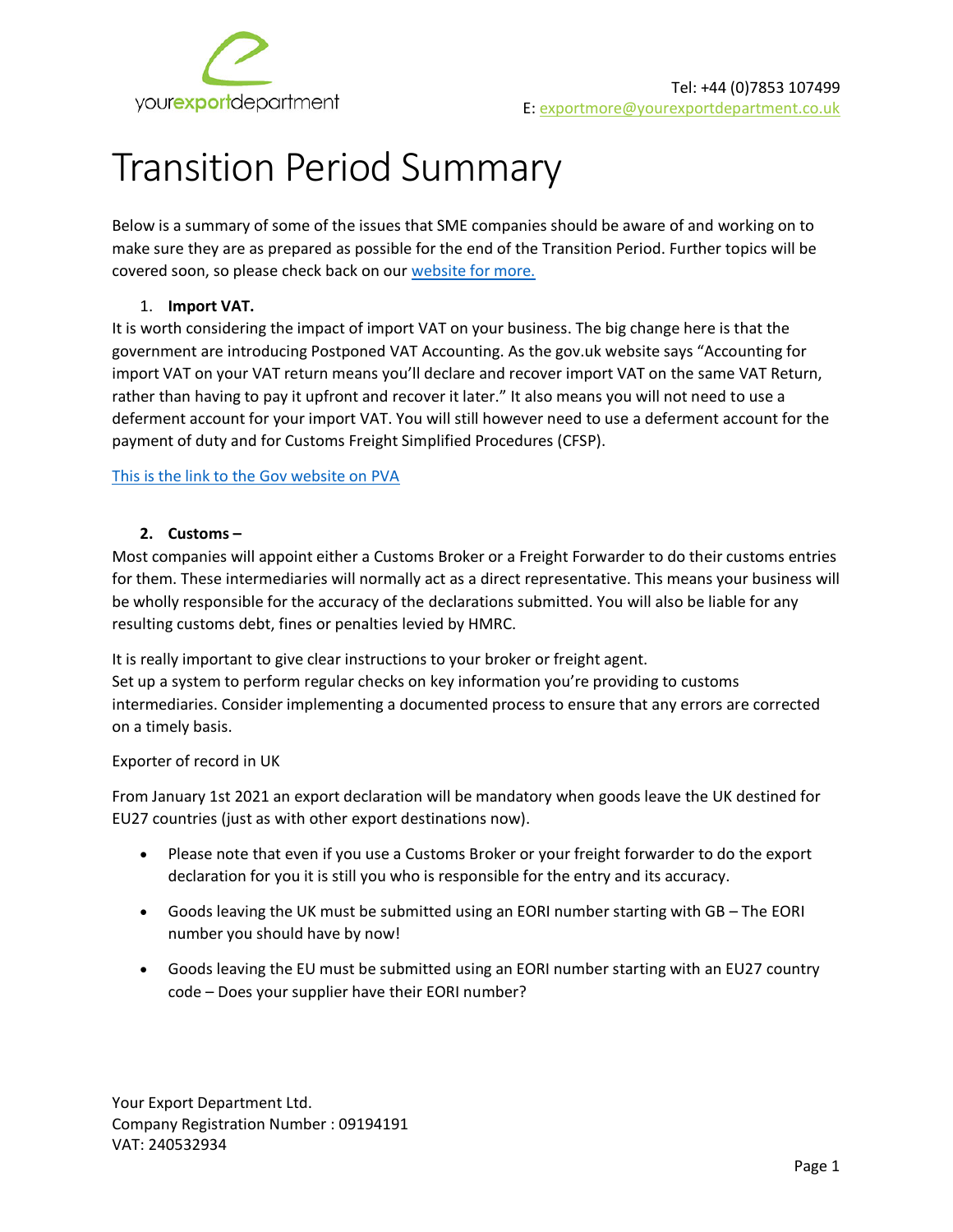

• Work closely with your freight forwarder or customs broker because following your export entry, a P2P (permission to progress) message must be received from CHIEF before the truck will be allowed to enter the port.

Your European customer as an importer of record.

From Jan. 1 an import declaration will be required when goods enter an EU27 country from the UK. Unless you are selling on DDP Incoterms it is your customer who will be responsible for this.

- The consignee/importer of record is responsible for the accuracy of the declaration and any resulting customs debt or liability incurred because of inaccuracies. However as they will be relying on you for the information you need to be confident of the information you are providing to avoid any difficulties later.
- Check that your customer who will be acting as the Importer of Record (Consignee) has their EU EORI number. This will start with the country code like DE, NL, FR etc.
	- $\circ$  Importing Side Note When you import from the EU, you will be the Importer of Record (Consignee) and will need to use your UK EORI number starting with GB

A few tasks to consider around compliance:

Consider how robust your Standard Operating Procedure is for exporting and importing – does it need updating?

Review your Classification of goods and how these are selected.

Implement a system of sample import and export checks for accuracy and have a mechanism to correct valuation declared if need be.

Understand what proof of export for consignments you need for Tax purposes.

### 3. **IncoTerms®**

These define the risks, costs and responsibilities for a physical movement of goods and are internationally recognised.

They will become very relevant for all your consignments going into and coming out of the EU. It is important that both you and your overseas counterparts fully understand these and are using them correctly.

Review all your Ts &Cs, your distributor agreements, your agreements with suppliers to check for reference to these terms and ensure they are still valid and relevant.

If you would like further support on your use of Incoterms® please contact *Jim Fanshawe here* for more

### **4. Know your import tariffs**

Check the UK Global Tariff (UKGT) which will come into effect on the  $1<sup>st</sup>$  January. It will be applicable for worldwide imports into the UK and will apply to all imported goods unless the imported goods:

Your Export Department Ltd. Company Registration Number : 09194191 VAT: 240532934